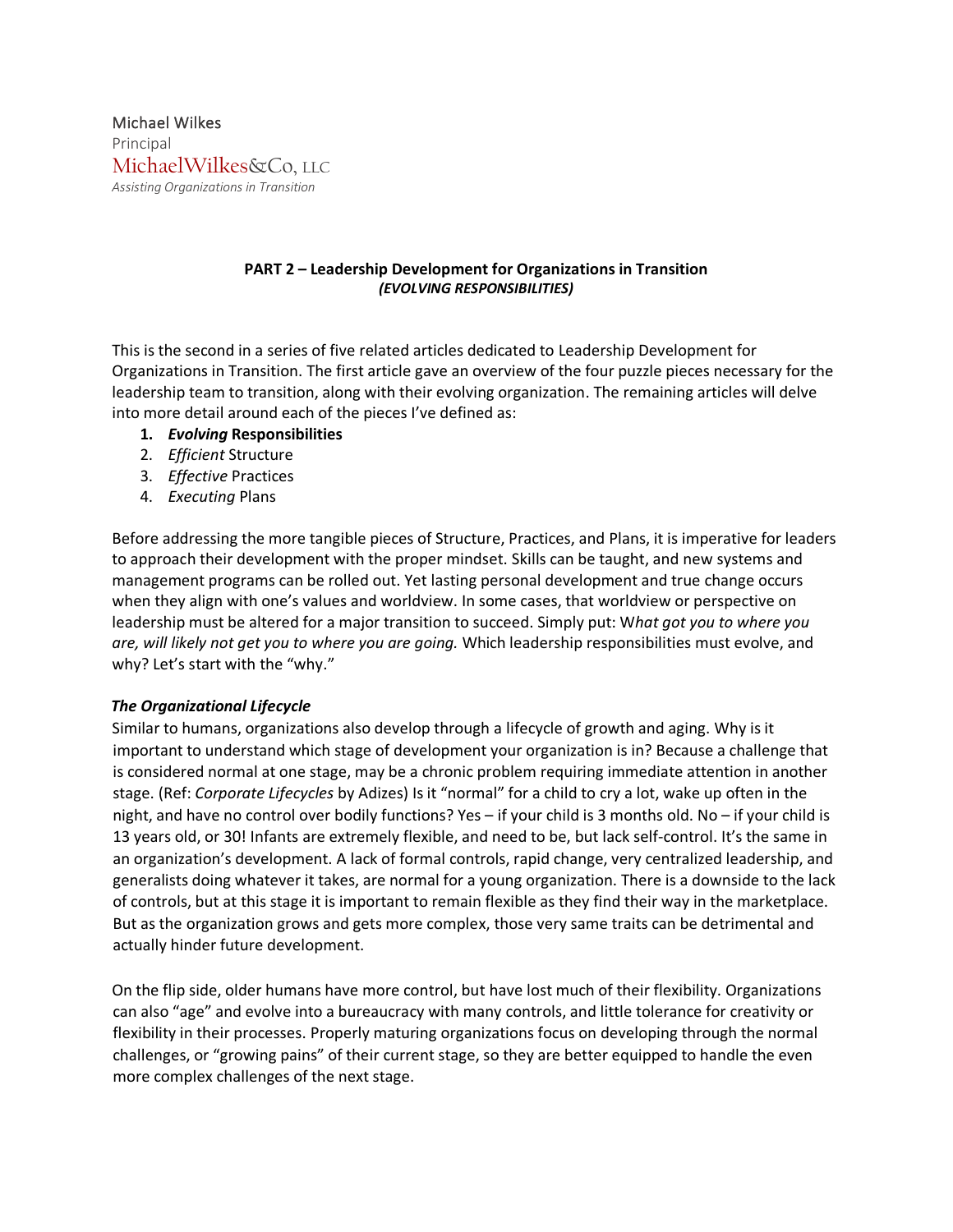## *"Adolescence"*

If your organization has successfully developed through Infancy and had a strong Growth Spurt, you will inevitably begin facing *Adolescence*. Adolescence is not only a difficult stage in human development, it is likely the most critical transition a growing organization will face. It is actually a transformational stage where many will begin to decline. The ideal is to develop into your "prime" – that optimal balance of *adequate controls*, while maintaining *sufficient flexibility*. But first, you must survive adolescence. That means, navigating that awkward stage when your organization is no longer small, but also doesn't have the systems and leadership structure of a more mature organization.

The following are a few examples of challenges *you can expect* after growth and entering adolescence:

- Internal conflict between "the old and the new"
- Inconsistency in operations
- Seeing the need for more "specialization" of roles
- The need to focus more on systems and policies
- The founder starts becoming subject to the organization (must follow its processes/policies)

The challenges listed above are difficult to work through, but they would be considered "growing pains" or normal at this stage. An example of problems that would be considered "unhealthy" at this stage, requiring *immediate* attention include:

- The founder violating new policies
- Sticking with "quick-fix" solutions
- Refusal to delegate
- Loss of trust and respect
- Exodus of the entrepreneurs

In human development, an adolescent also struggles with the transition from being a youth who is always told what to do, into an adult responsible for making their own decisions. In younger, entrepreneurial organizations, employees often look to the founder/leader for all decisions. As the organization grows, more decentralization occurs with the delegation of many decisions. This is a difficult transition for organizations as well. Will newly appointed managers be allowed to make their own decisions? Are they equipped to make decisions on their own based on a clear understanding of the values and goals of the organization?

There is a type of "re-birth" at this stage. One of the most difficult transitions is to have employees change their primary allegiance from the *Person*, to the *Purpose* of the organization. In the early years, employees are attracted to the founder/entrepreneur and his or her knowledge, skills, or passion for the mission of the organization. But what happens when that leader is no longer there? Without successfully transitioning through adolescence and moving everyone's focus to perpetuating the *entity's* purpose, the leader's departure is often the beginning of the end.

### *Leadership's Evolving Responsibilities*

Obviously, the organization is *not* what it used to be. It is now larger, more defined, and more complex than it was in earlier stages. Larger not only in revenues, but in the number and diversity of employees and departments, the number of clients, and the ways of getting things done, etc. As the organization develops through adolescence, more systems, structure and defined processes must be put in place, and roles become more specialized. These changes are essential to allow the organization to support its continued growth and effectively manage the additional people and complexity.